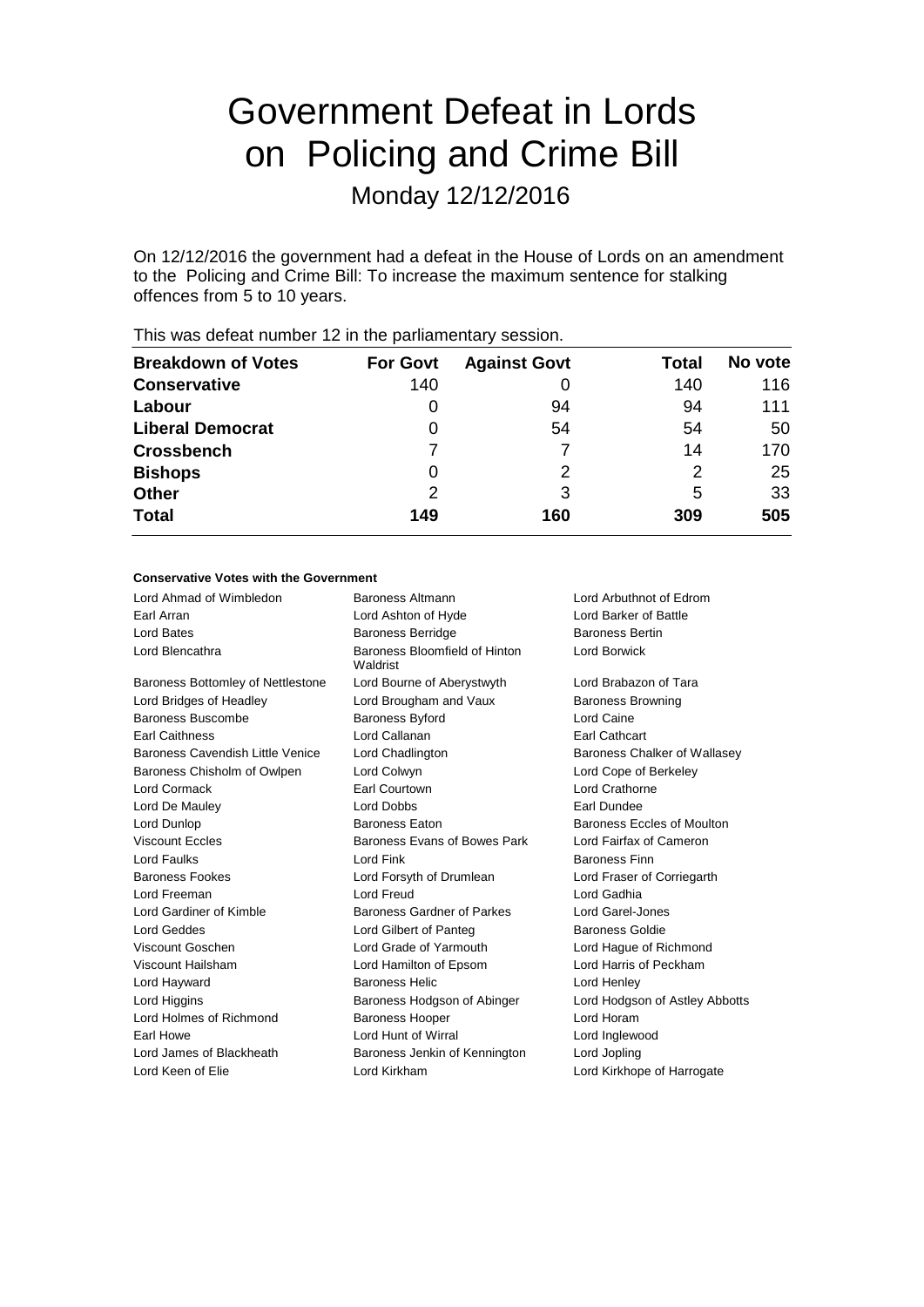Lord Young of Cookham Viscount Younger of Leckie

Lord Lamont of Lerwick Lord Lang of Monkton Earl Lindsay Lord Mackay of Clashfern Lord MacLaurin of Knebworth Baroness Manzoor Lord Marlesford **Lord McInnes of Kilwinning** Baroness Mobarik Baroness Morris of Bolton Lord Naseby Lord Nash Lord Norton of Louth Lord O'Shaughnessy Lord Palumbo Baroness Pidding Lord Polak Lord Popat Lord Porter of Spalding **Baroness Redfern Baroness Redfern** Lord Robathan Baroness Rock **Lord Sanderson of Bowden** Baroness Scott of Bybrook Baroness Seccombe Earl Selborne Lord Selkirk of Douglas Lord Sheikh Lord Sherbourne of Didsbury Baroness Shields Lord Shinkwin Lord Skelmersdale Lord Smith of Hindhead Lord Spicer **Baroness Stedman-Scott** Baroness Stedman-Baroness Stowell of Beeston Lord Strathclyde **Baroness Sugg Lord Taylor of Holbeach** Baroness Sugg Lord Taylor of Holbeach Lord Trefgarne **Viscount Trenchard** Lord True Lord Tugendhat **Matter State Viscount Ullswater** Baroness Vere of Norbiton Baroness Warsi Lord Wasserman Lord Wei Duke of Wellington **Lord Willetts** Baroness Williams of Trafford **Lord Willetts** Baroness Williams of Trafford

Lord Lingfield Lord Lucas Lord MacGregor of Pulham Market Baroness Neville-Rolfe Baroness Newlove Baroness Nicholson of Winterbourne

#### **Conservative Votes against the Government**

## **Labour Votes with the Government**

**Labour Votes against the Government** Baroness Adams of Craigielea Lord Anderson of Swansea Baroness Andrews Baroness Armstrong of Hill Top Lord Bassam of Brighton Lord Berkeley Baroness Blood **Lord Boateng** Lord Bradley **Lord Bradley** Lord Brennan Lord Brooke of Alverthorpe Lord Brookman Lord Campbell-Savours Lord Carter of Coles Lord Cashman Baroness Chakrabarti **Viscount Chandos** Chandos Lord Clark of Windermere Lord Collins of Highbury Baroness Corston Lord Desai Baroness Donaghy **Lord Dubs** Lord Dubs **Lord Elder** Baroness Farrington of Ribbleton Lord Faulkner of Worcester Lord Foster of Bishop Auckland Baroness Gale **Baroness Golding** Baroness Golding **Lord Goldsmith** Baroness Gould of Potternewton Lord Hain Viscount Hanworth Lord Harris of Haringey Lord Harrison Baroness Healy of Primrose Hill Baroness Henig Baroness Howells of St Davids Lord Howie of Troon Lord Hughes of Woodside **Lord Hunt of Kings Heath** Lord Irvine of Lairg Baroness Jones of Whitchurch Lord Jones Lord Jones Lord Jordan Baroness Kennedy of Cradley **Lord Kennedy of Southwark Baroness Kinnock of Holyhead** Lord Kirkhill **Lord Knight of Weymouth** Baroness Lawrence of Clarendon Lord Lea of Crondall **Lord Lennie** Lord Lennie Baroness Liddell of Coatdyke Baroness Lister of Burtersett Lord Lympne Lord Lord MacKenzie of Culkein Baroness Massey of Darwen Lord Maxton **Lorgian Baroness McIntosh of Hudnall** Lord McKenzie of Luton Lord Monks Lord Morgan Baroness Morris of Yardley Lord Morris of Handsworth Lord Murphy of Torfaen Baroness Nye **Lord O'Neill of Clackmannan** Baroness Pitkeathley Lord Prescott **Baroness Prosser** Baroness Prosser Baroness Quin Lord Radice **Baroness Rebuck** Lord Rosser Baroness Royall of Blaisdon Baroness Sherlock **Baroness Sherlock** Viscount Simon Baroness Smith of Basildon Baroness Smith of Gilmorehill Lord Snape Lord Soley Lord Stevenson of Balmacara Lord Stone of Blackheath Baroness Taylor of Bolton **Lord Temple-Morris Baroness Thornton** Lord Tomlinson Lord Touhig Lord Tunnicliffe